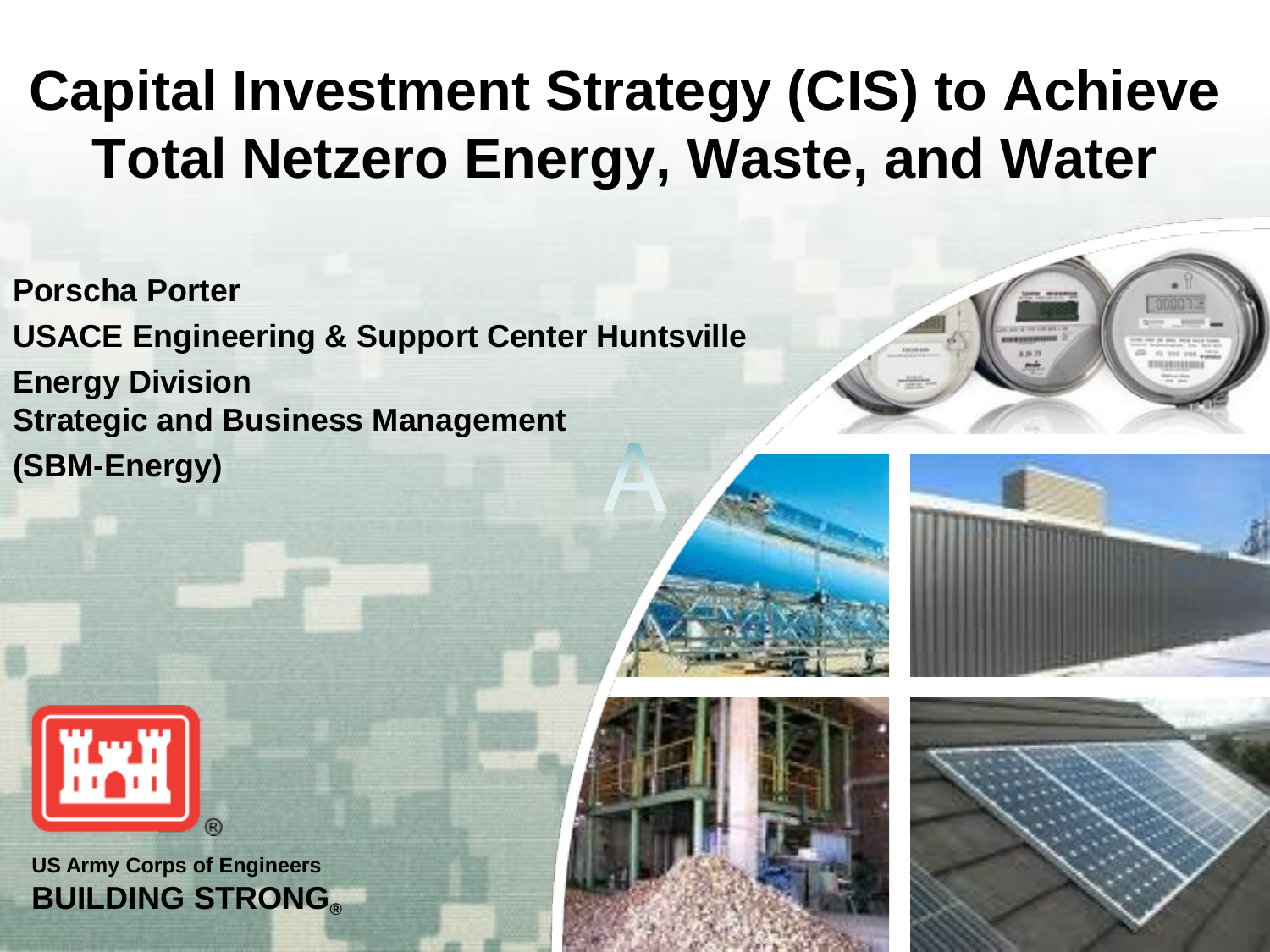# Agenda

- Objective of a CIS
- **Energy Division Toolbox**
- **Basis of Development**
- **15 Steps Toward Net Zero CIS**
- **EXECUTE: Benefits to Industry**

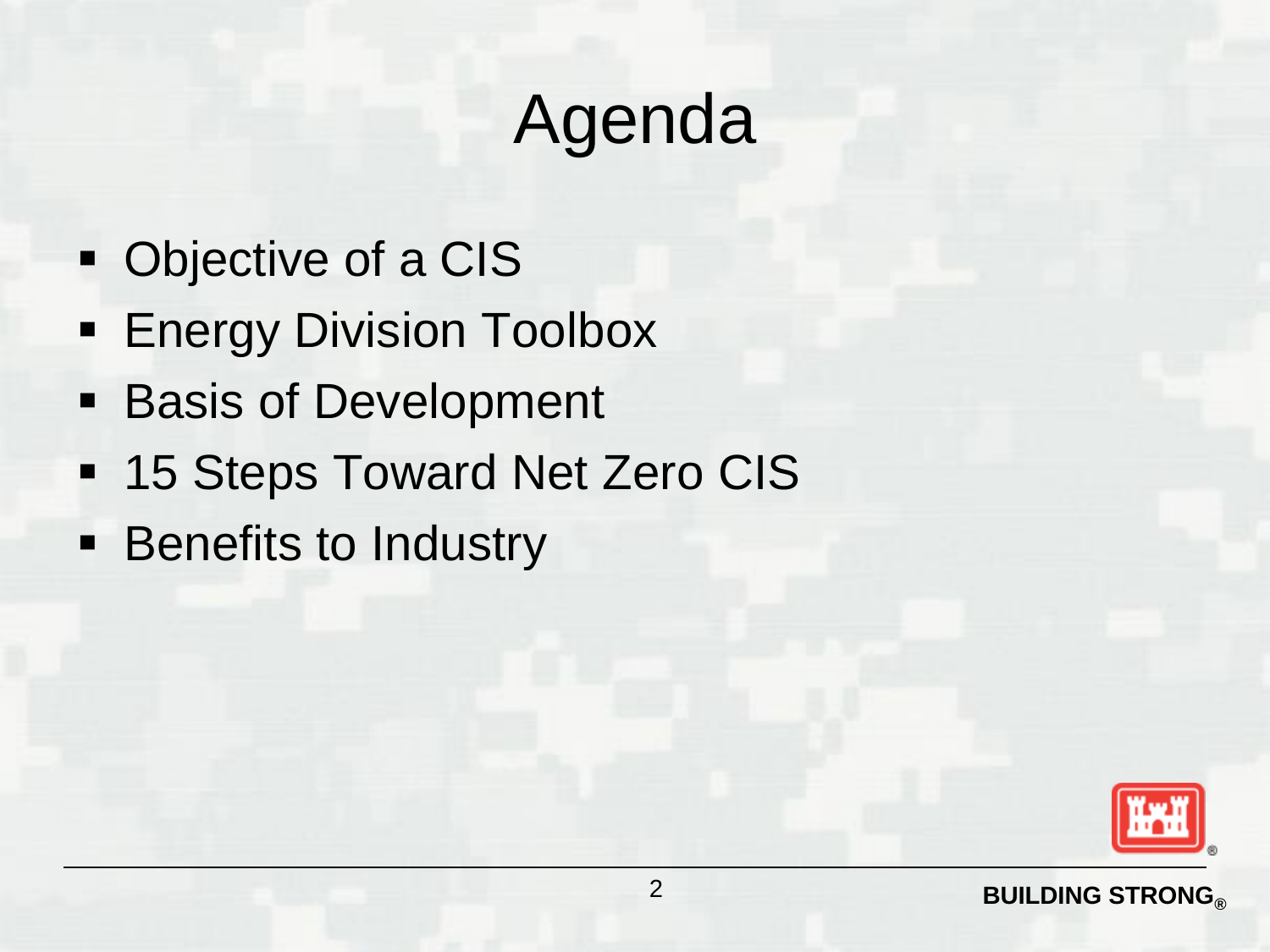## Objective of a CIS

### *Objective –*

- Identify the ability to achieve NetZero
- Implement an actionable year-over-year energy execution plan
- Identify projects that will reduce energy consumption, improve energy efficiency/ recovery, and satisfy renewable energy consumption mandates
- Identify 3<sup>rd</sup> party financing opportunities to offset the impact of limited DOD appropriations funding (i.e. budget cuts, sequestration, military downsizing, etc.)

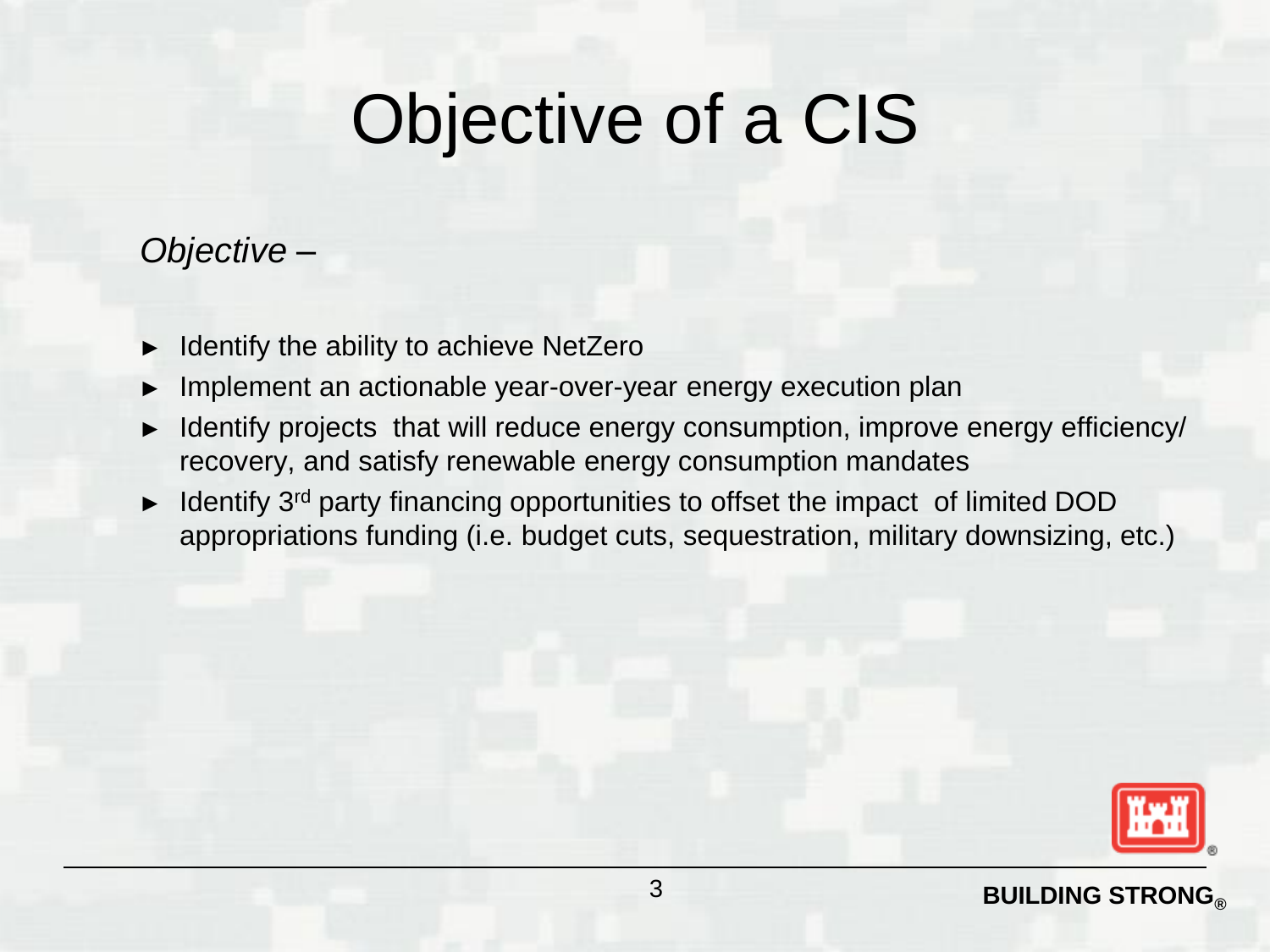## Energy Division Toolbox

### **Pathway to Net Zero, Energy Security and Meeting Federal Mandates**

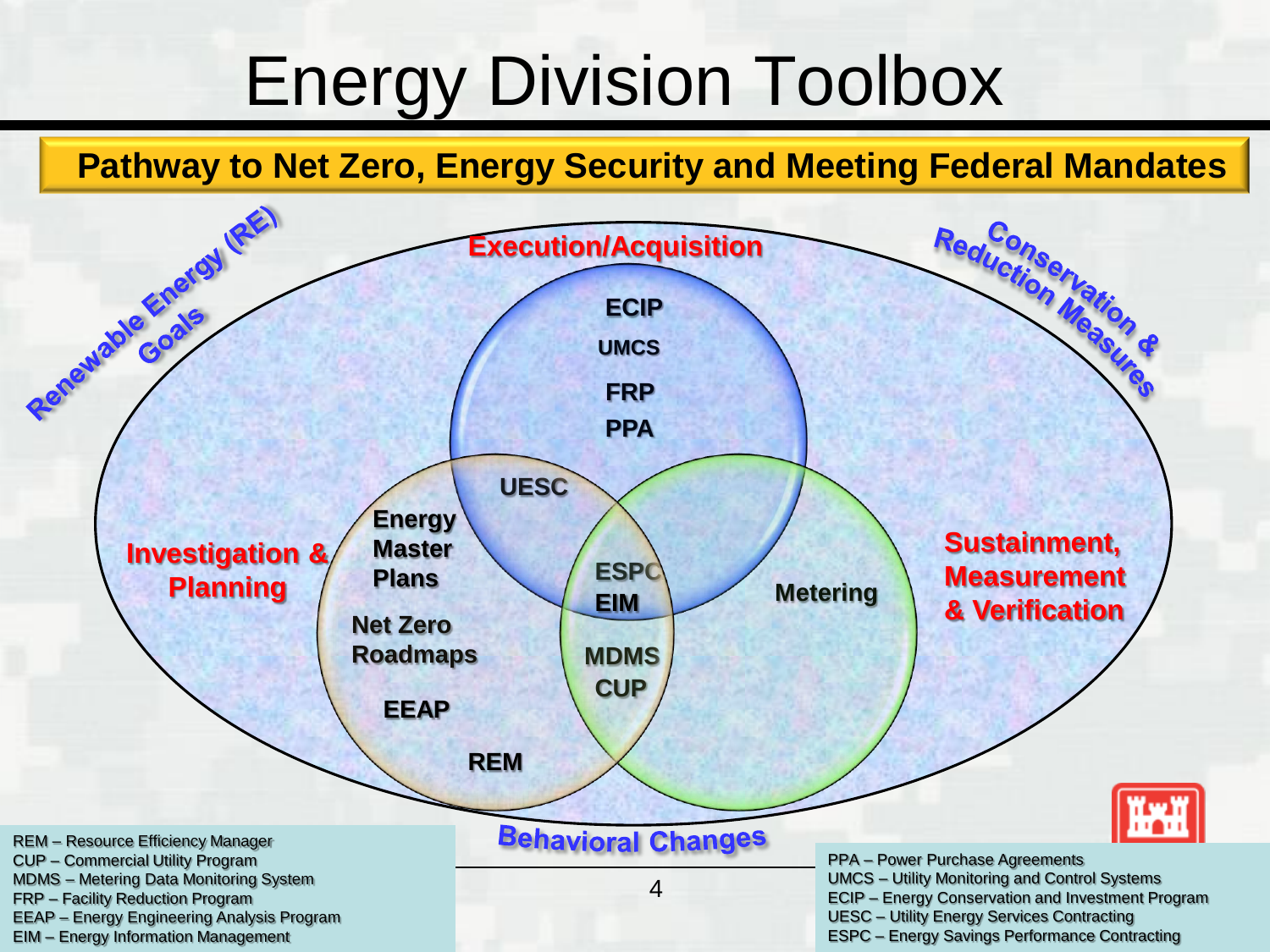## Basics of Development

- Identify the history & future loads
	- ► Supply Side
	- ► Demand Side
- Audits (ASHRAE Level 1-2)
- Approach Holistic
- Envisioned Future State Goals

Exterior Thermal Image Exterior Thermal Image







#### **BUILDING STRONG®**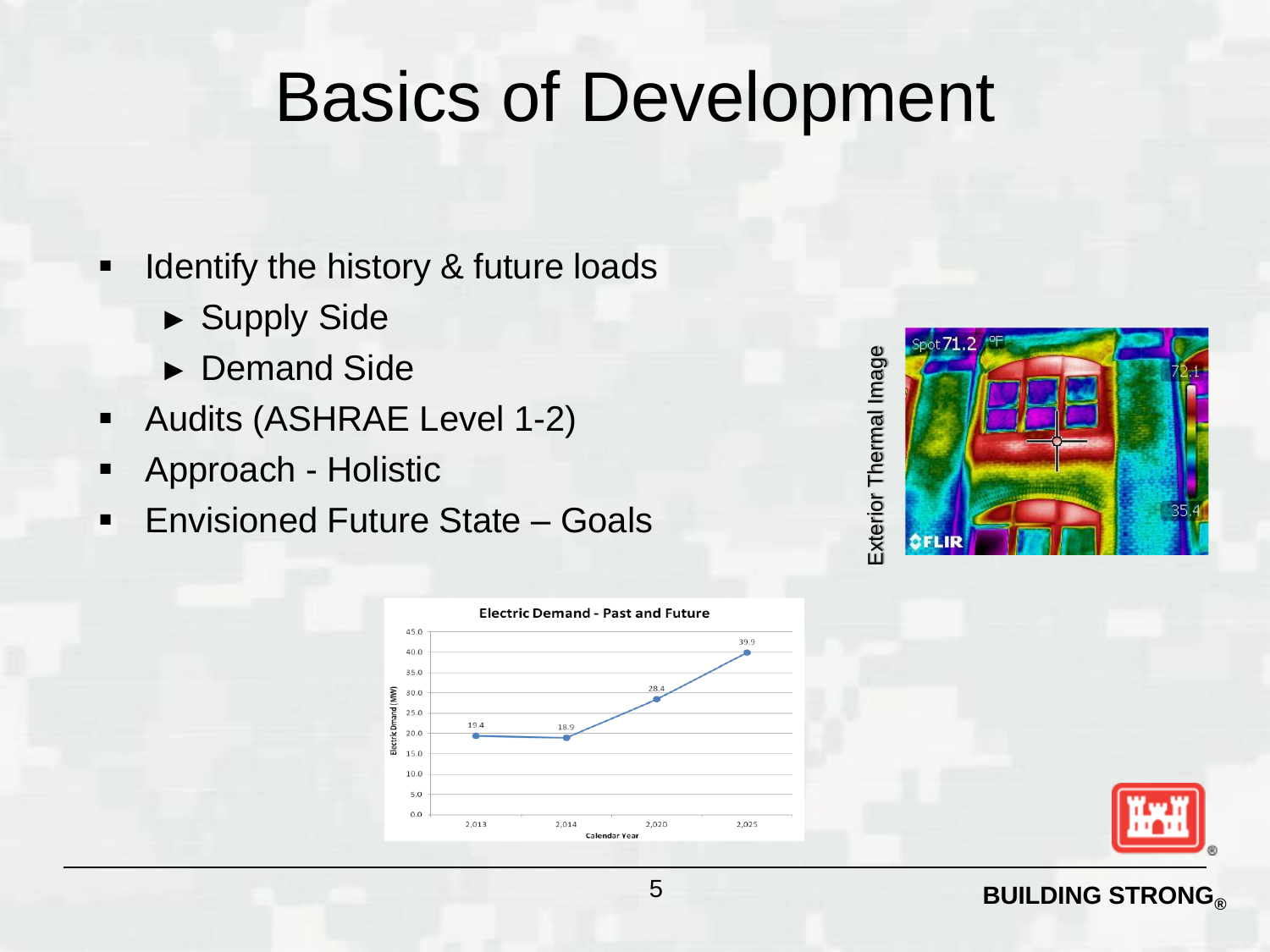# 15 Steps Toward Net Zero CIS

- 1. Define Objectives
- 2. Evaluate Current Site **Conditions**
- 3. Evaluate Current Reports/Analysis
- 4. Evaluate Planned/On-going Projects
- 5. Determine Current Status
- 6. Identify Gaps in Information
- 7. Estimate Optimum Site Energy Use Intensity (EUI)
- 8. Project Future Site Energy
- 9. Evaluate Viability of Renewable Technologies
- 10. Evaluate Peak Shavings / Power Generation
- 11. Evaluate CHP / Thermal **Distribution**
- 12. Determine Achievable End State - Goals
- 13. Create a CIS
- 14. Create Implementation Plan
- 15. Create a Feedback Loop to Update/Improve

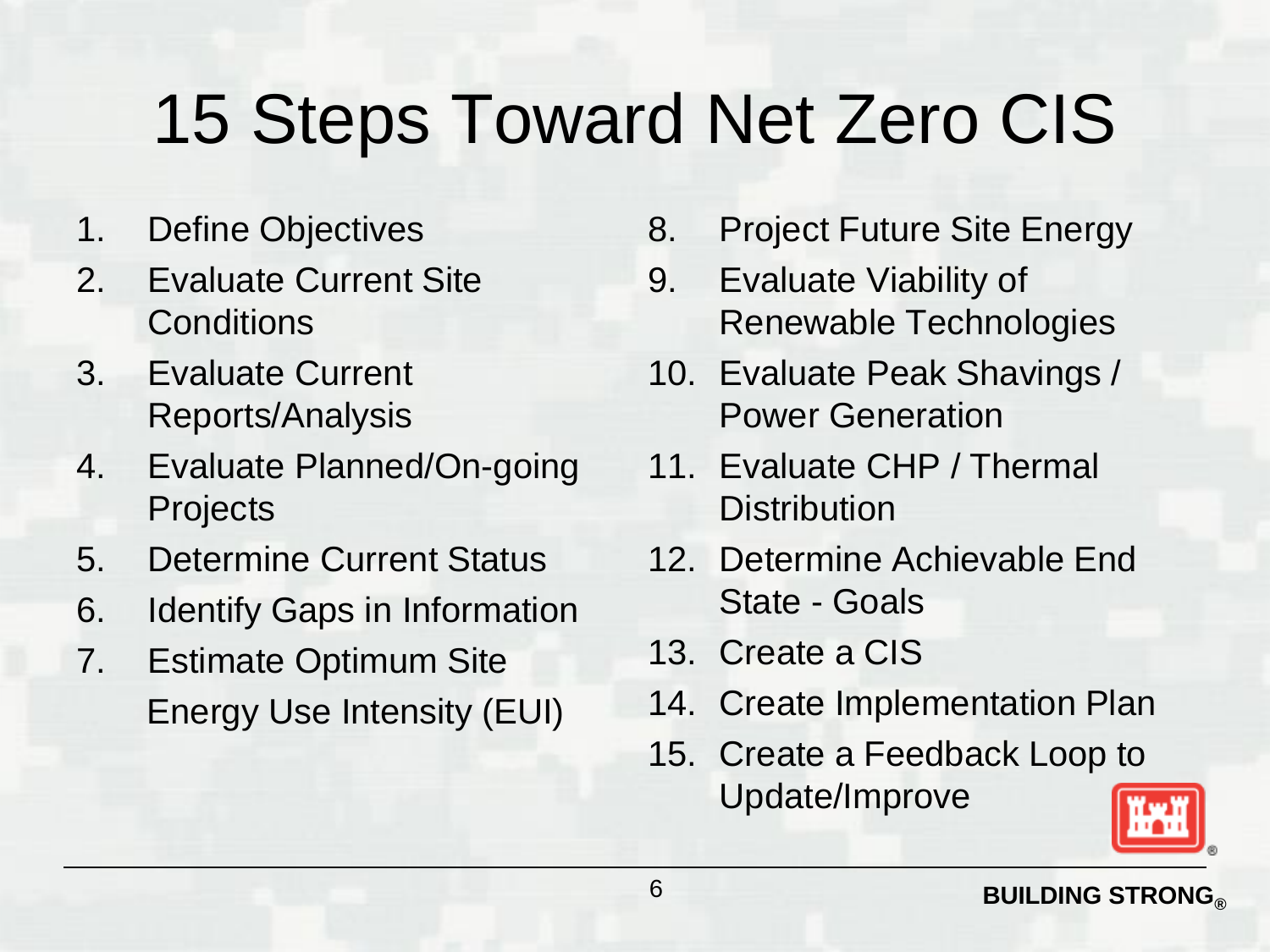### 15 Steps Toward Net Zero CIS

### **1. Define Objectives**

- a. Meet Federal mandates
- b. Meet reduction goals first, implement efficiency
- c. Improvements second, incorporate energy recovery opportunities third (where economic)
- d. Lastly, implement cogeneration and renewable opportunities fourth (where economic)



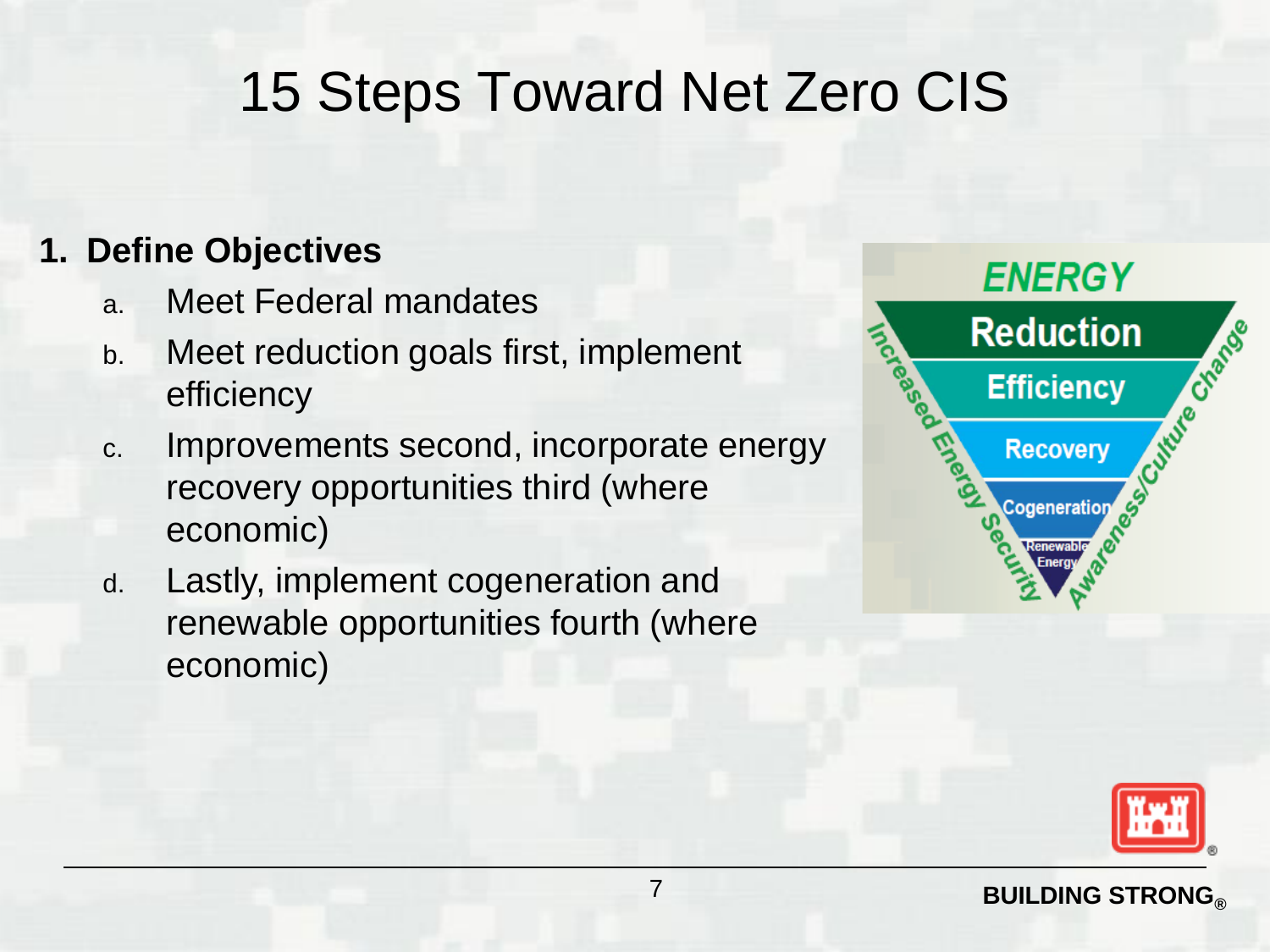- **2. Evaluate Current Site Conditions**
- **3. Evaluate Current Reports/Analysis**
- **4. Evaluate Planned/On-going Projects**
- **5. Determine Current Baseline (based on footprint and onsite generation)**
- **6. Identify Gaps in Information**
- **7. Estimate Optimum Site EUI**
- **8. Project Future Site Energy, Waste, and Water**
- **9. Evaluate Viability of Renewable Technologies**
- **10. Evaluate Peak Shavings / Power Generation**
- **11. Evaluate Non-Renewable Technologies**

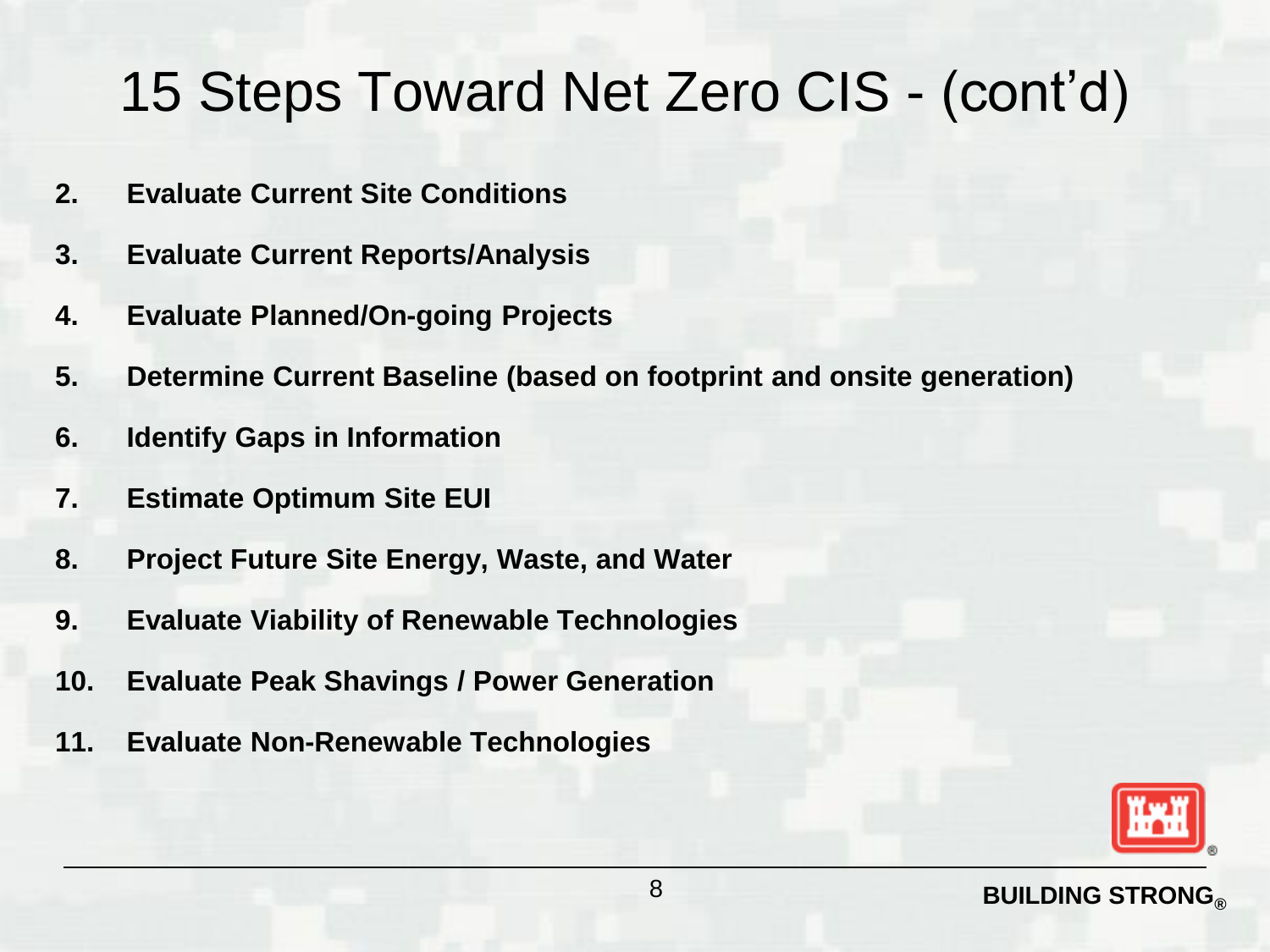#### **12. Determine Achievable End State - Goals**

#### **13. Create a CIS**

a. Planning document that outlines strategies necessary to achieve Net Zero b. Addresses the following:

- 1) Funding / Contracting Strategies
- 2) Reduction / Efficiency strategies
- 3) Security Strategies
- 4) Net Zero / Renewable Strategies

5) Potential Impacts to Mission and Master Strategic Plans





**United States Military Academy (USMA) West Point, NY** 

#### **CAPITAL INVESTMENT STRATEGY / PROJECT IMPLEMENTATION PLAN** FOR NET-ZERO

prepared for **West Point Department of Public Works (DPW)** 

U.S. Army Corps of Engineers, Huntsville Center (CEHNC)

30 June 2015



#### **BUILDING STRONG®**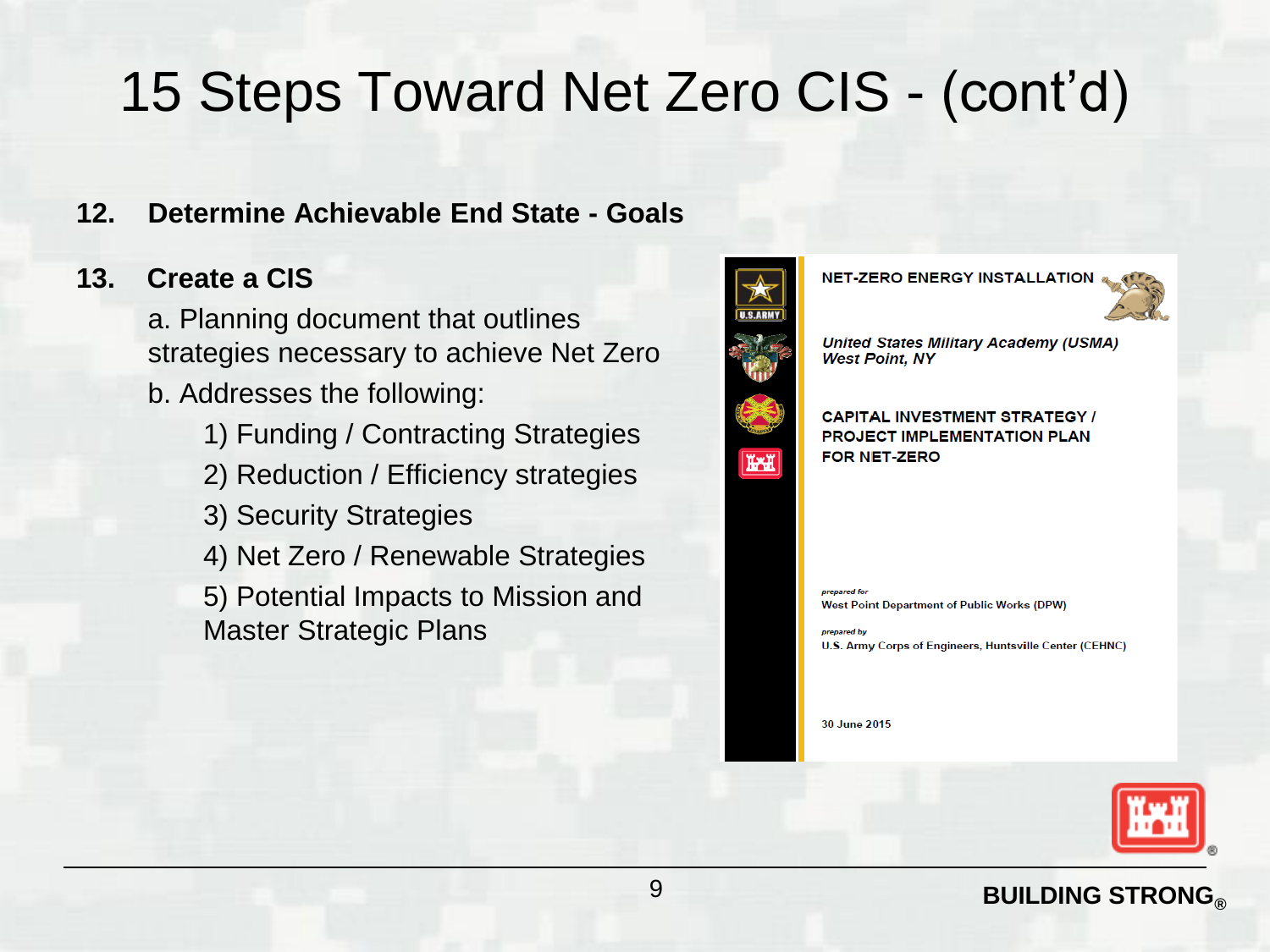#### **14. Create Implementation Plan**

a. A scheduling tool that lists and prioritizes execution of energy related projects necessary to achieve Net Zero Goals

b. Addresses the following:

- 1. Implementation Priorities
- 2. Information Milestones
- 3. Year-by-Year List of Projects/Processes Needed
- 4. Year-by-Year Funding Requirements

5. Year-by-Year Energy Consumption Impacts

6. Year-by-Year Cost Impacts





#### **BUILDING STRONG®**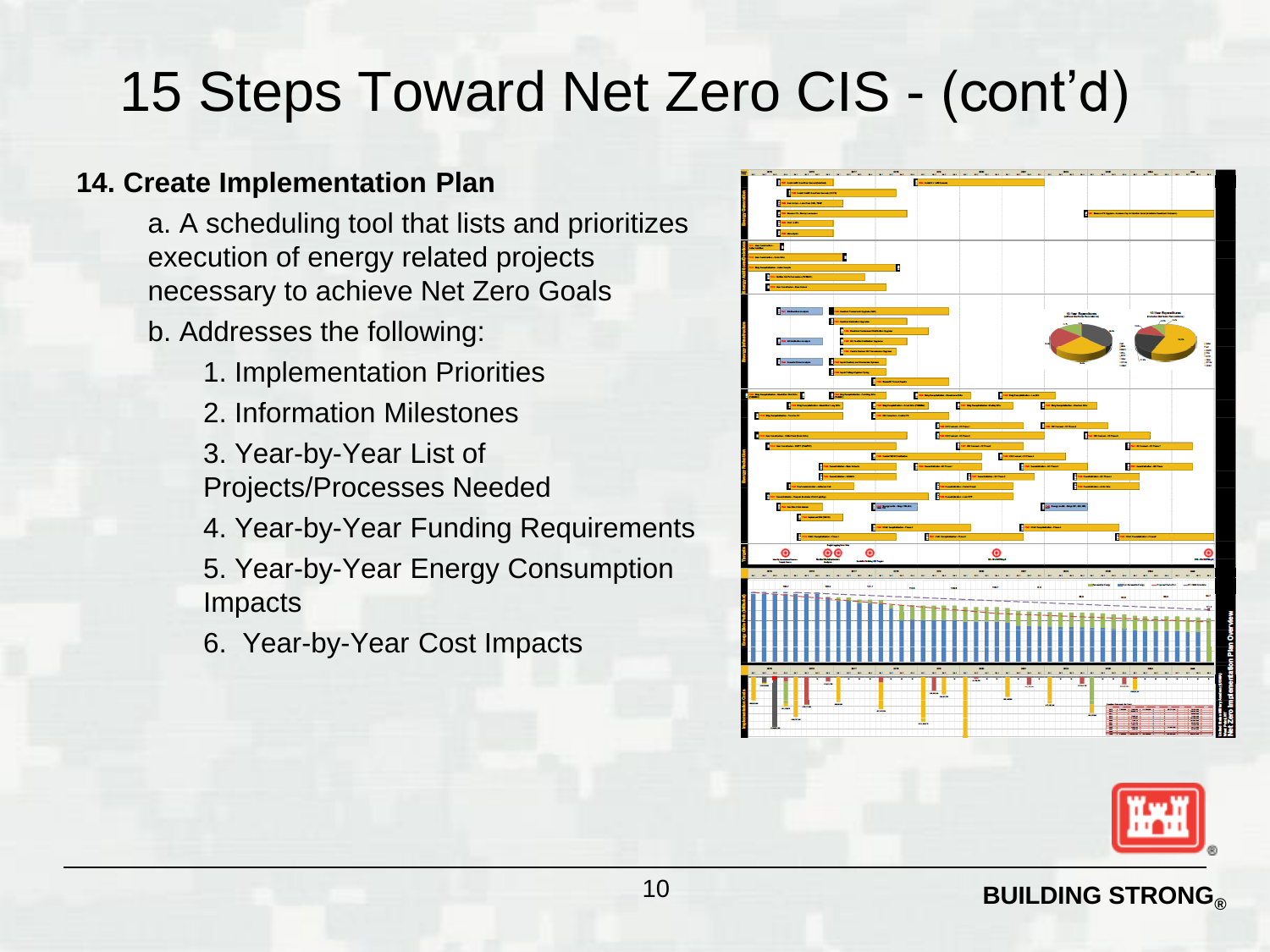#### **15. Create a Feedback Loop to Update/Improve**

- a. Audits are the lifeblood of the CIS to make important executive decisions for project execution
- b. Life Cycle Cost Analysis will validate future projects
- c. Infrastructure Analysis and Energy Security Assessments are needed to maximize energy projects
- d. CIS are living, working documents that require updating frequently



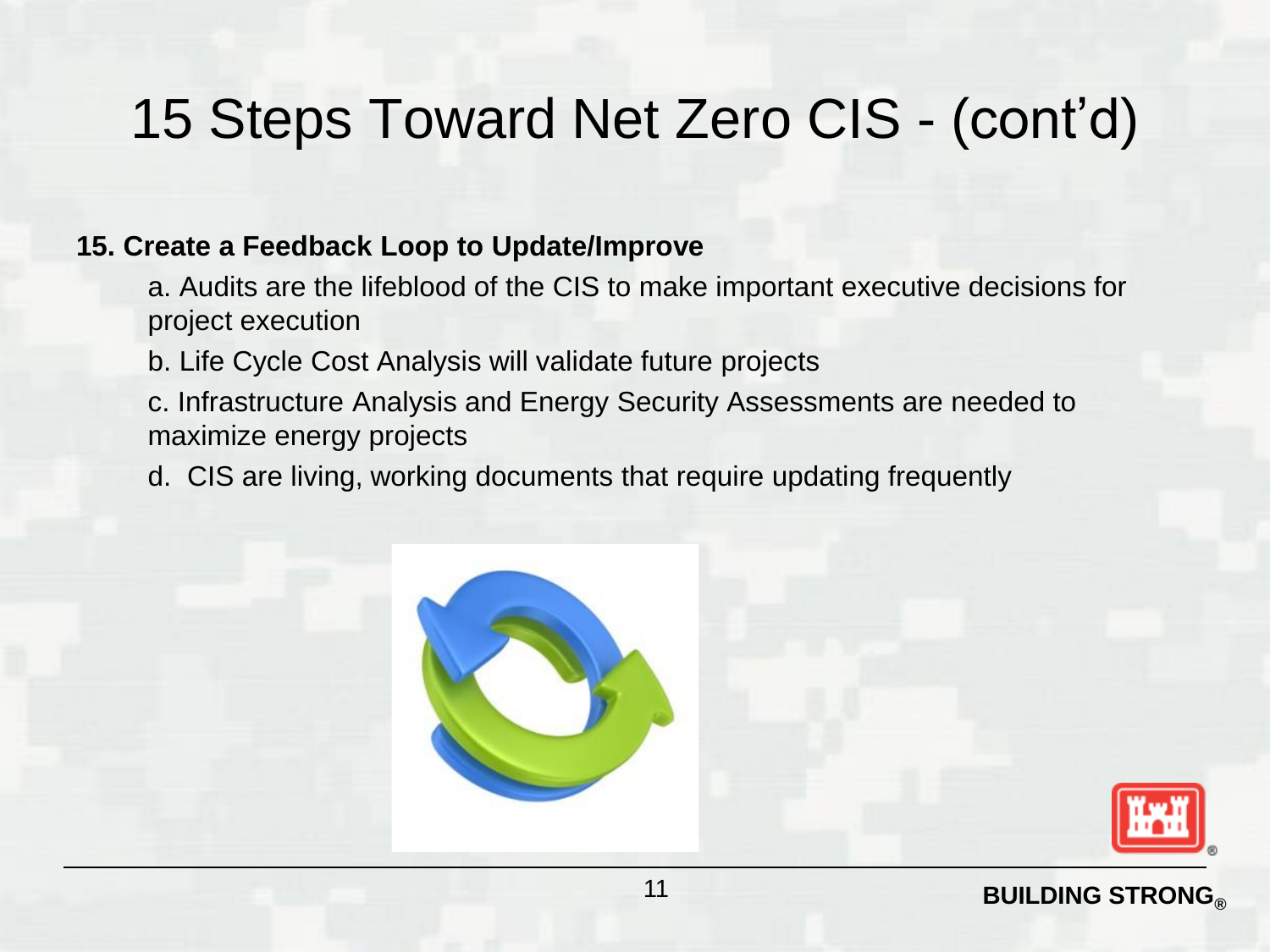## Benefits to Industry

- **Provides a strategic plan to allocate funding and** resources effectively
- Gain valuable information and commitment from Government and Industry
- **Provides long-term sustainability and economic growth**

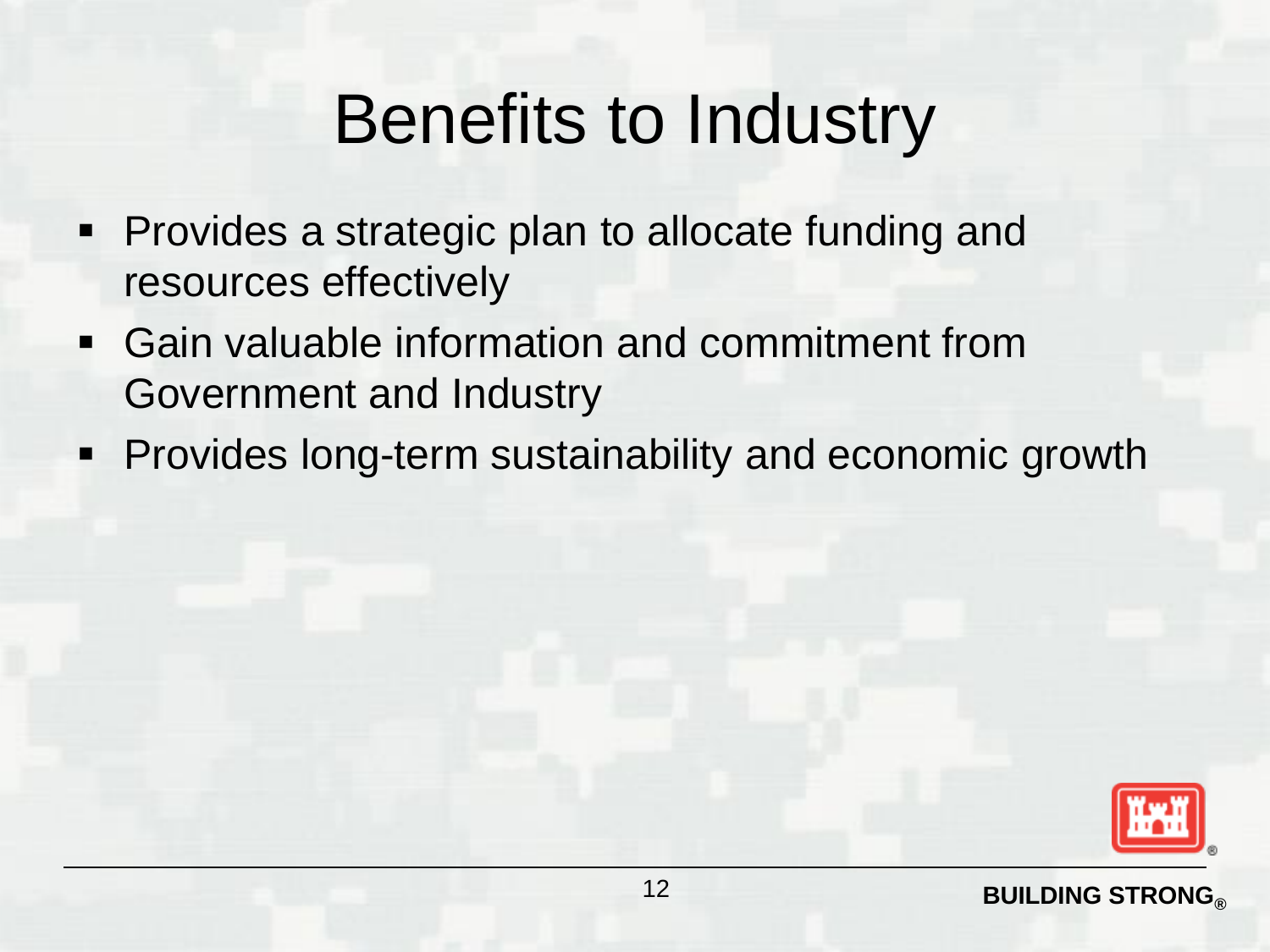## **Summary**

### **CIS created to help achieve the following goals:**

- ► Developing effective energy management strategy in support of mission resiliency/reliability/readiness/security, and enable projects to meet reduction, Total Netzero, and to meet or exceed all Federal Mandates
- ► Increase energy security by implementing non-renewable onsite generation
- ► Provides yearly projects and steps/funding stream needed
- ► Addresses energy security risks
- ► Improve infrastructure
- **3 rd party financing is the best option to offset the impact of budget cuts, continuing resolution acts, sequestration, etc**
- **Benefits industry to have a comprehensive year-by-year basis of development, CIS, and implementation plan to better posture the Government and Industry for future economic growth**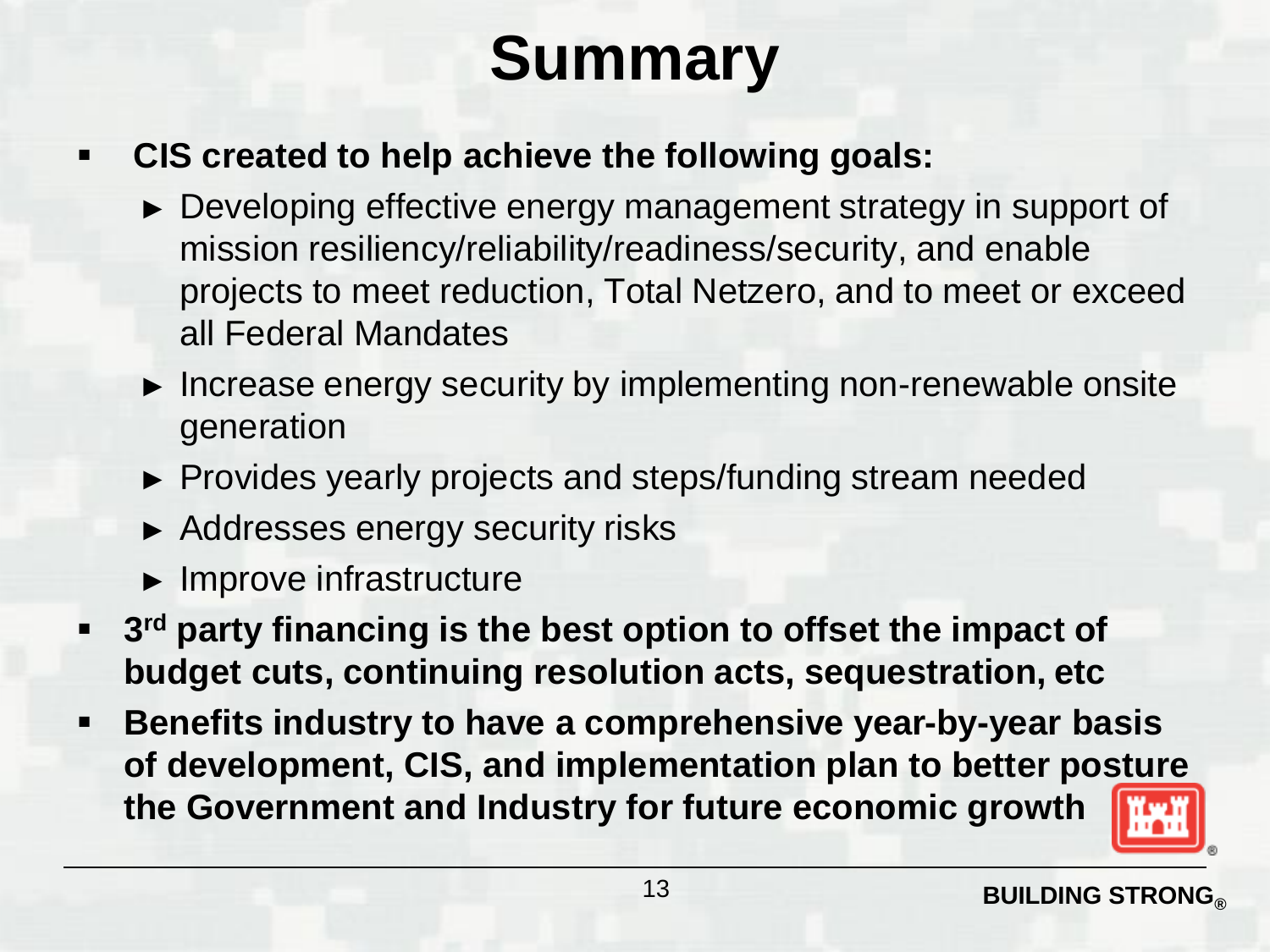# Questions & Discussion

**SBM – Energy Business Card**

**US Army Corps of Engineers US Army Engineering and Support Center, Huntsville Energy Division, Strategic and Business Management 4820 University Square, Huntsville, Alabama 35816 Email: [SBM-Energy@usace.army.mil](mailto:SBM-Energy@usace.army.mil) Telephone: (256) 895-1866**

**Website:** 

**http://www.hnc.usace.army.mil/Missions/InstallationSu pportandProgramsManagement/EnergyDivision.aspx**